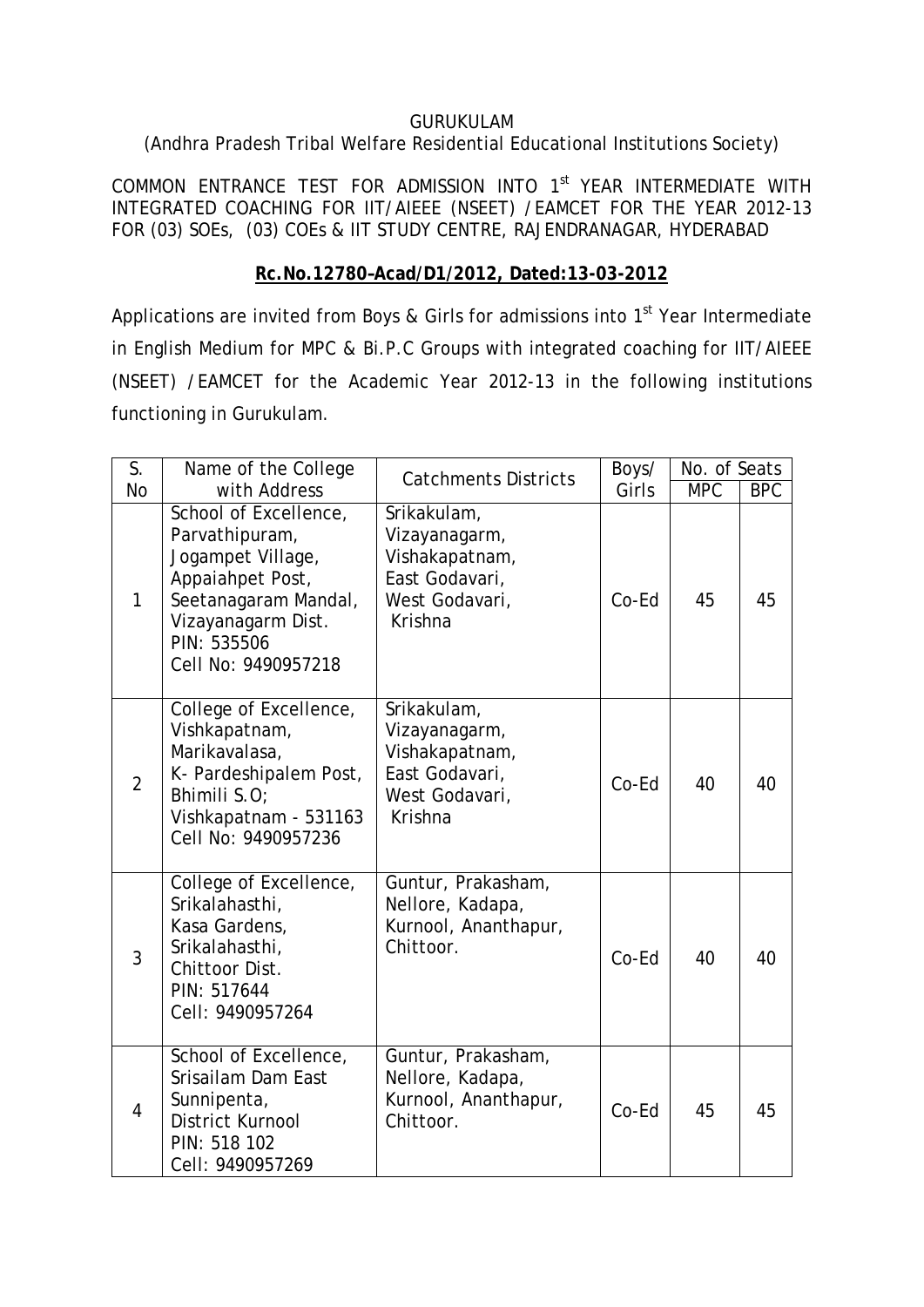| S. | Name of the College                                                                                                                      | <b>Catchments Districts</b>                                                                                               | Boys/       | No. of Seats |            |
|----|------------------------------------------------------------------------------------------------------------------------------------------|---------------------------------------------------------------------------------------------------------------------------|-------------|--------------|------------|
| No | with Address                                                                                                                             |                                                                                                                           | Girls       | <b>MPC</b>   | <b>BPC</b> |
| 5  | College of Excellence,<br>Warangal,<br>Peddamma Gadda,<br>Beside Kakatity Canal,<br>Mulug Road,<br>Warangal - 506007<br>Cell: 9490957328 | Adilabad, Karimnagar,<br>Nizamabad, Medak,<br>Ranga Reddy,<br>Hyderabad, Nalgonda,<br>Mahaboobnagar,<br>Warangal, Khammam | Co-Ed       | 40           | 40         |
| 6  | School of Excellence,<br>Bhadrachalam,<br>Yetapaka,<br>Bhadrachalam,<br>KhammamDist- 507 112<br>Cell: 9490957283                         | Adilabad, Karimnagar,<br>Nizamabad, Medak,<br>Ranga Reddy,<br>Hyderabad, Nalgonda,<br>Mahaboobnagar,<br>Warangal, Khammam | $Co-Ed$     | 45           | 45         |
| 7  | IIT Study Centre,<br>Rajendranagar,<br>Hyderabad - 500 030<br>Cell: 9491045308<br>9440354092                                             | Open to all districts in<br>the State.                                                                                    | <b>Boys</b> | 60           | 30         |

**\*Note**: All the above notified seats in (03) COEs & IIT Study Centre will be filled through the Entrance Test and in case of (03) SOEs, the left over seats ( after filling with the passed out  $10<sup>th</sup>$  class students from the respective institutions) only will be filled through the entrance test.

## **Eligibility:**

- 1. All the ST students (Boys & Girls) who are studying  $10<sup>th</sup>$  class during the year 2011-12 in TW Residential Schools, Ashram Schools, Other Govt. Schools and other Govt. Recognized schools.
- 2. Students studying in Telugu / English Medium are eligible to appear for the Entrance Test.
- 3. Parental Income should not exceed Rupees One Lakh per annum.
- 4. Selected candidates have to produce necessary certificates like, Caste, Income, Ration card, SSID No. Marks Memo, Study, T.C; Physical fitness certificates, 06 Passport size photos at the time of admission.

#### **Reservation:**

- 1. Admissions are reserved for STs only.
- 2. 20% seats are reserved for Girls in (03) COEs.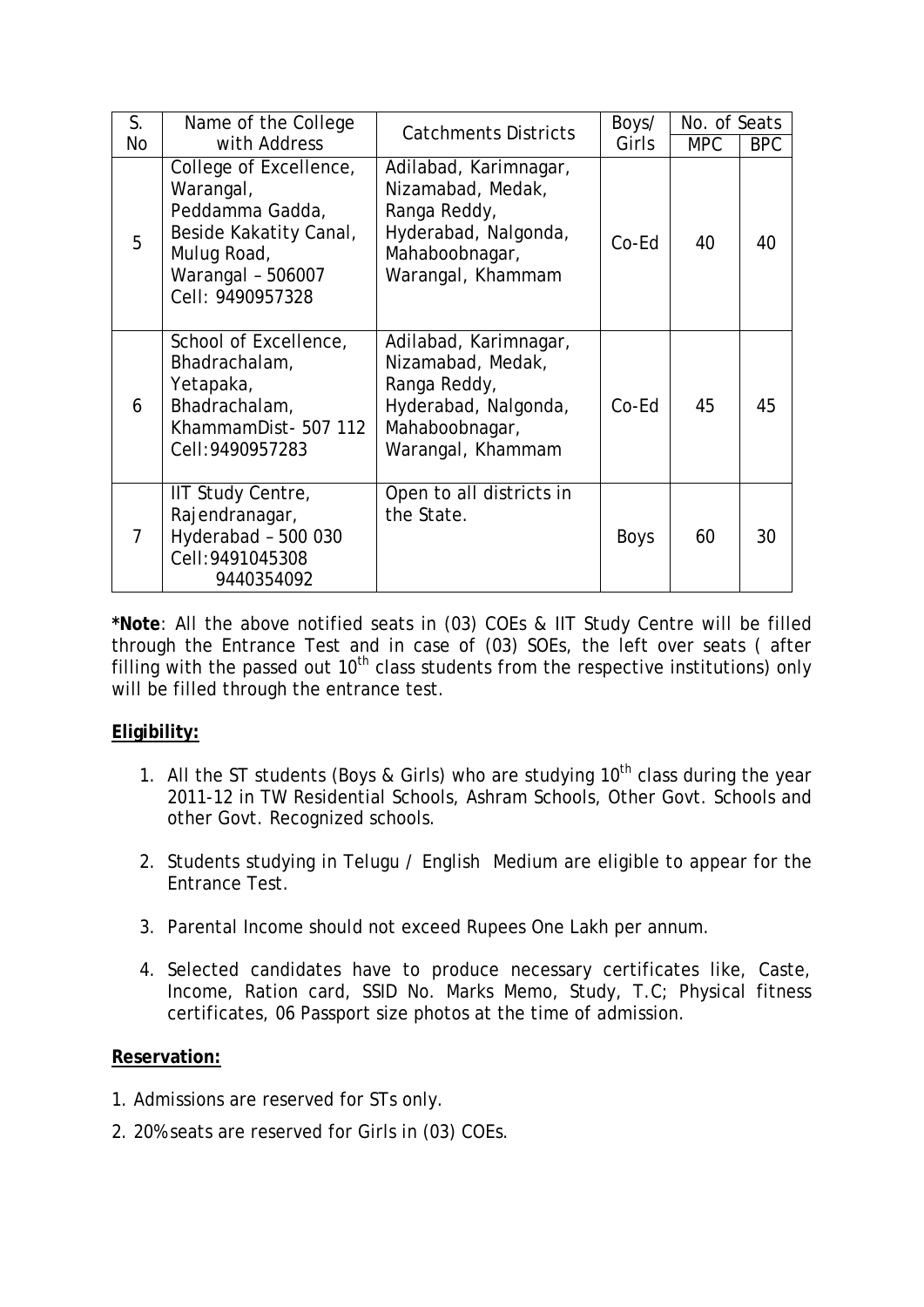## **Admission Process:**

All the eligible ST students only shall submit the filled in applications to the respective District Conveners with the following details in the given format neatly typed on white paper:

| <b>Application Form</b>                                             |                |  |                         |
|---------------------------------------------------------------------|----------------|--|-------------------------|
|                                                                     |                |  | Affix attested<br>Photo |
| 1. Name                                                             | $\vdots$       |  |                         |
| 2. Father's Name                                                    | :              |  |                         |
| 3. Date of Birth                                                    | $\ddot{\cdot}$ |  |                         |
| 4. Caste / Sub-caste                                                | $\ddot{\cdot}$ |  |                         |
| 5. School presently studying 10 <sup>th</sup> class<br>with address | $\ddot{\cdot}$ |  |                         |
| 6. Annual Income of the parent                                      | :              |  |                         |
| 7. Complete Parental Address with PIN<br>& Contact No. if any.      | $\ddot{\cdot}$ |  |                         |
| 8. Signature of the Student                                         | $\cdot$        |  |                         |
| 9. Attestation by the Principal / Head<br>Master.                   | $\ddot{\cdot}$ |  |                         |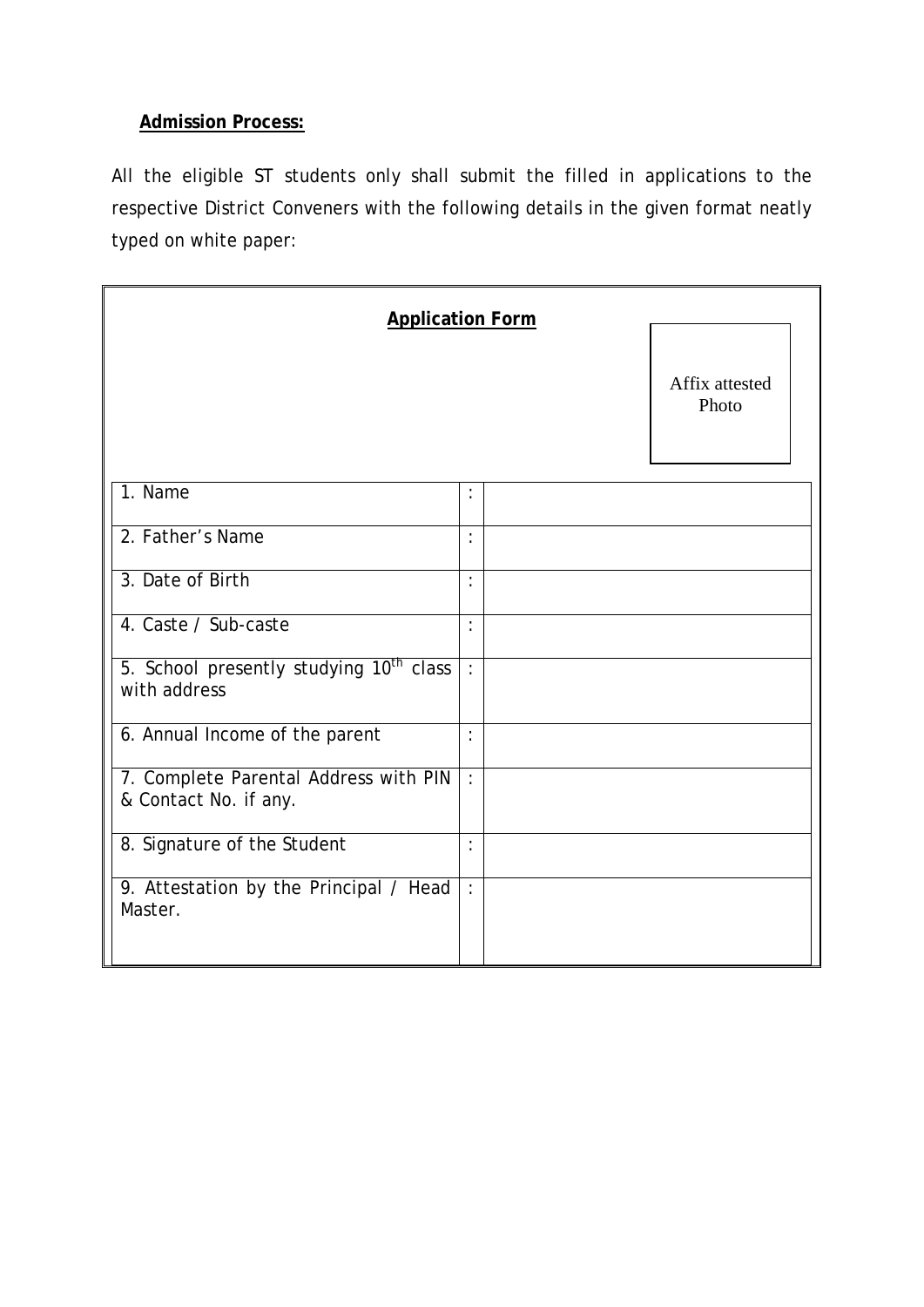# **Convener Principals for Examination centers are given as follows.**

| $\overline{\mathsf{S}}$ .<br>No. | <b>District</b>            | <b>District</b><br>Code | <b>Convenor with Address</b>                 | Phone No.  |
|----------------------------------|----------------------------|-------------------------|----------------------------------------------|------------|
| 1.                               | Srikakulam                 | 01                      | Principal APTWRS (B) Seethampeta,            | 9490957207 |
| 2.                               | Vizianagaram               | 02                      | Principal SOE Parvathipuram                  | 9490957218 |
| $\overline{3}$ .                 | Visakhapatnam              | $\overline{03}$         | Principal APTWRS (G) Paderu                  | 9490957227 |
| 4.                               | East Godavari              | 04                      | Principal APTWRS (B) RC Varam                | 9490957241 |
| $\overline{5}$ .                 | West Godavari              | 05                      | Principal APTWRS (B) KR Puram                | 9490957253 |
| 6.                               | Krishna                    | 06                      | Principal APTWRS (G) Vissannapeta            | 9490957255 |
| 7.                               | Guntur                     | 07                      | Principal APTWRS (B)<br>Nagarjunasagar       | 9490957256 |
| 8.                               | Prakasam                   | 08                      | Principal APTWRS (B)<br>Yerragodapalem       | 9490957257 |
| 9.                               | <b>Nellore</b>             | 09                      | Principal APTWRS (B) Chittedu                | 9490957258 |
| 10.                              | Chittoor                   | 10                      | Principal APTWRS (G) Srikalahasthi           | 9490957262 |
| 11.                              | Anantapur                  | $\overline{11}$         | Principal APTWRS (B) Gollaladoddi            | 9490957327 |
| 12.                              | Kadapa                     | 12                      | Principal APTWRS (G) Rayachoti               | 9490957329 |
| $\overline{13}$ .                | Kurnool                    | 13                      | Principal APTWRS (B) Srisailam               | 9490957267 |
| 14.                              | Adilabad                   | 14                      | Principal APTWRS (B) Utnoor                  | 9490957304 |
| 15.                              | Karimnagar                 | 15                      | Principal APTWRS (G)<br>Yellareddypeta       | 9490957309 |
| 16.                              | Nizamabad                  | $\overline{16}$         | Principal APTWRS (B) Ghandhari               | 9490957317 |
| 17.                              | Mahabubnagar               | 17                      | Principal APTWRS (B) Balanagar               | 9490957312 |
| $\overline{18}$ .                | Medak                      | 18                      | Principal APTWRS (B) Narsapur                | 9490957324 |
| $\overline{19}$ .                | Ranga Reddy &<br>Hyderabad | 19                      | Principal, APTWRS, Kulkacherla,<br>R.R. Dist | 9490957319 |
| 20.                              | Nalgonda                   | 20                      | Principal APTWRS (B) Miryalaguda             | 9490957322 |
| 21.                              | Warangal                   | 21                      | Principal APTWRS (B) (EM) Warangal           | 9490957296 |
| 22.                              | Khammam                    | 22                      | Principal APTWRS (G) Bhadrachalam            | 9490957270 |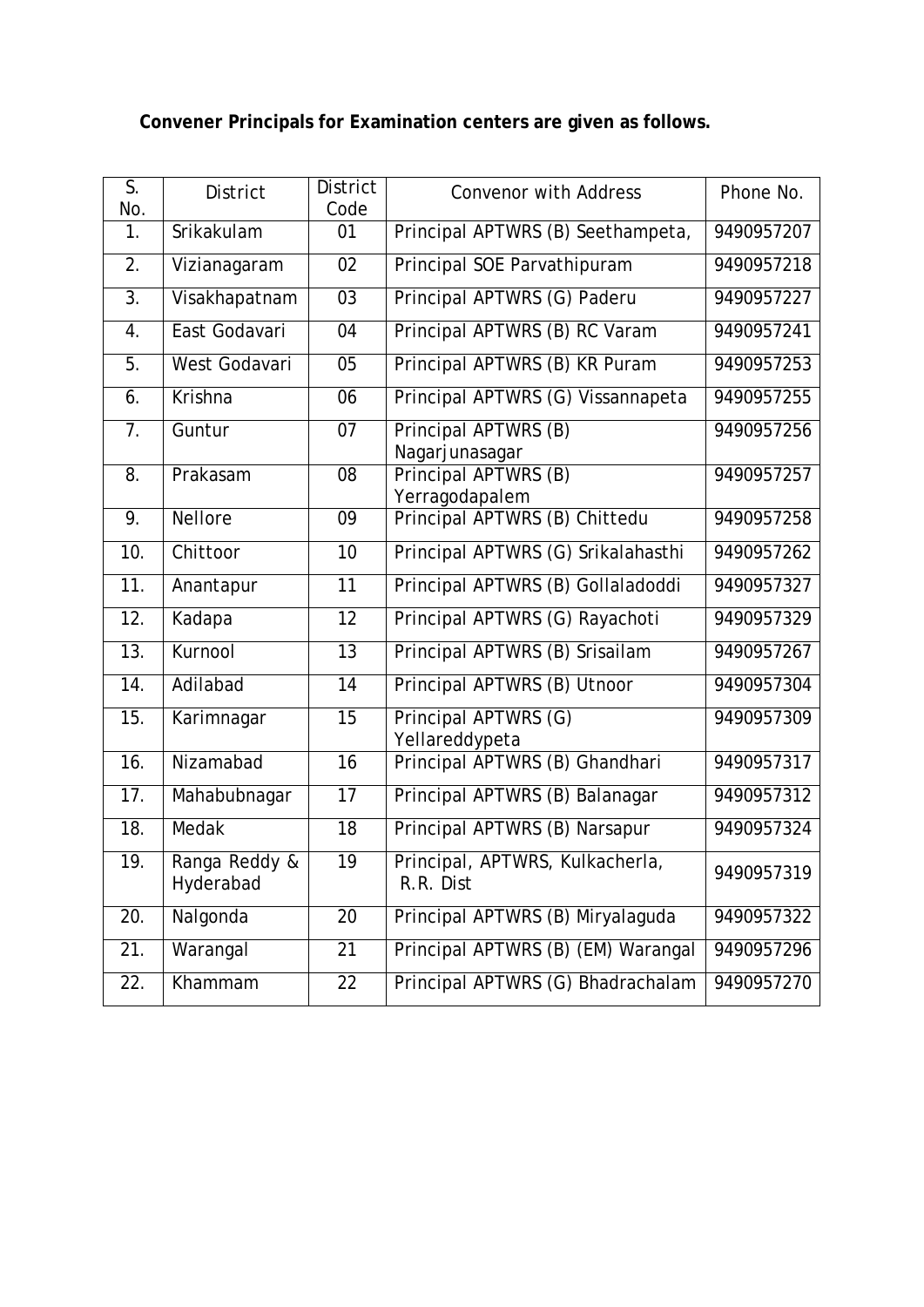All the Convener Principals are requested to issue the hall tickets immediately on receipt of the application forms in person in the given format.

| <b>GURUKULAM</b><br>Hall Ticket                                                                                        |              |  |  |  |  |  |  |
|------------------------------------------------------------------------------------------------------------------------|--------------|--|--|--|--|--|--|
| ADMISSION INTO 1 <sup>st</sup> year intermediate in SOEs / COEs / IIT Study Centre,<br>Hyderabad FOR THE YEAR 2011-12. |              |  |  |  |  |  |  |
| 1) Name of the District / ITDA :___                                                                                    | <b>Photo</b> |  |  |  |  |  |  |
| 2) Name of the Candidate :                                                                                             |              |  |  |  |  |  |  |
| 3) Father's Name                                                                                                       |              |  |  |  |  |  |  |
| 4) Hall ticket No:                                                                                                     |              |  |  |  |  |  |  |
| 5) Date of Examination:                                                                                                |              |  |  |  |  |  |  |
| Time: From 11.00 AM to 1.00 PM and 3.00 PM to 5.00 PM<br>6) Name and address of the Examination centre:                |              |  |  |  |  |  |  |
| 7) Signature of the candidate (at the time of examination)                                                             |              |  |  |  |  |  |  |
| 8) Signature of the invigilator (at the time of examination)                                                           |              |  |  |  |  |  |  |
|                                                                                                                        |              |  |  |  |  |  |  |
| Signature of the District Convener Principal                                                                           |              |  |  |  |  |  |  |

## **\* Note:**

- 1. The applicant should affix one recent passport photo attested by the Principal / Head Master and (02) more photo to be enclosed to application.
- 2. Hall tickets will be issued immediately on submission of application. Postage of applications and Hall tickets will not be entertained.

Last date for submission of application to the District Convener :31.03.2012

Date of Entrance Examination : 11.04.2012